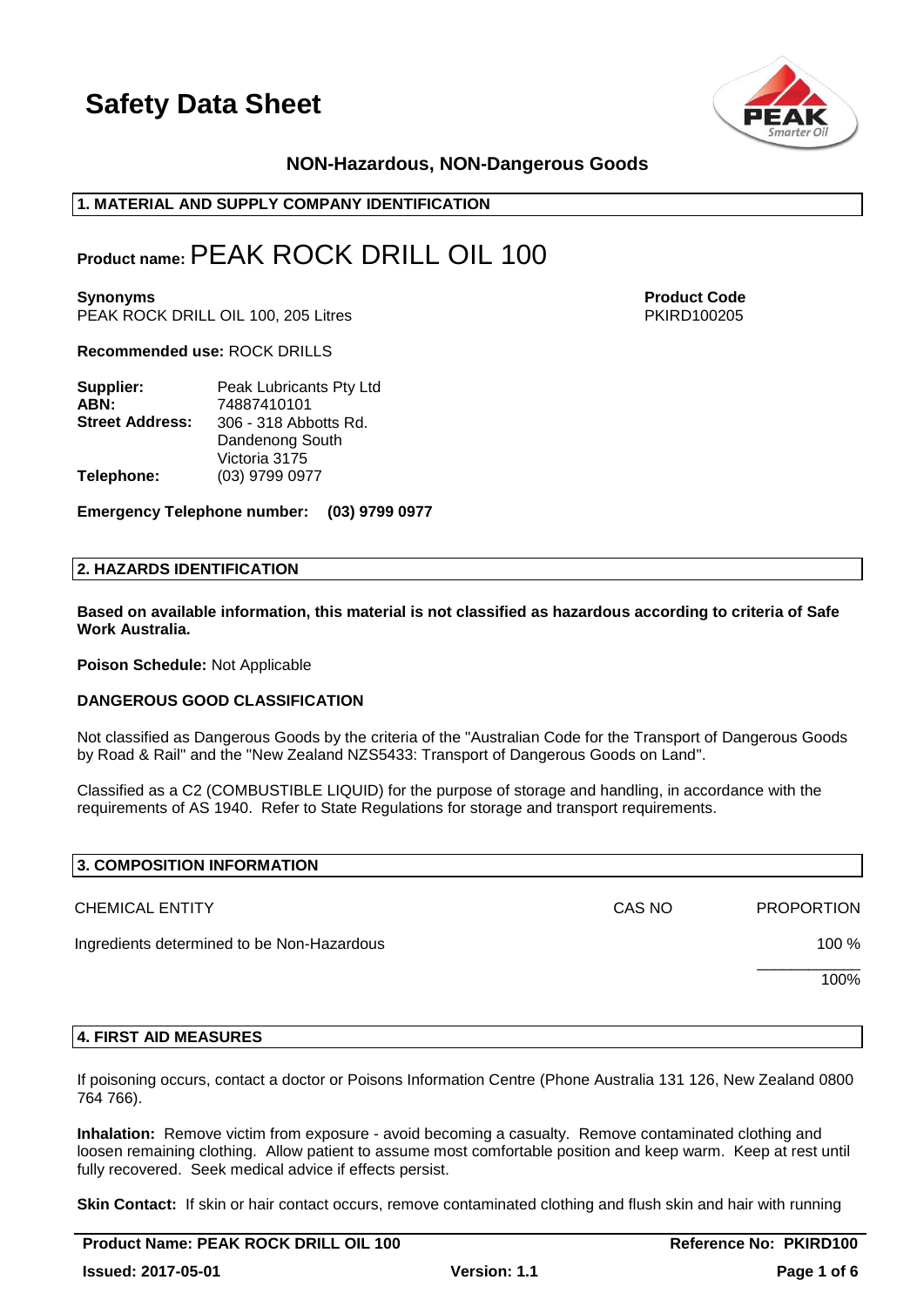

water. If swelling, redness, blistering or irritation occurs seek medical assistance.

**Eye contact:** If in eyes wash out immediately with water. In all cases of eye contamination it is a sensible precaution to seek medical advice.

**Ingestion:** Rinse mouth with water. If swallowed, do NOT induce vomiting. Give a glass of water to drink. Never give anything by the mouth to an unconscious patient. If vomiting occurs give further water. Seek medical advice.

**PPE for First Aiders:** Wear safety shoes, overalls, gloves, apron, safety glasses. Available information suggests that gloves made from nitrile rubber should be suitable for intermittent contact. However, due to variations in glove construction and local conditions, the user should make a final assessment. Always wash hands before smoking, eating, drinking or using the toilet. Wash contaminated clothing and other protective equipment before storing or re-using.

**Notes to physician:** Treat symptomatically.

# **5. FIRE FIGHTING MEASURES**

**Hazchem Code:** Not applicable.

**Suitable extinguishing media:** If material is involved in a fire use water fog (or if unavailable fine water spray), alcohol resistant foam, standard foam, dry agent (carbon dioxide, dry chemical powder).

**Specific hazards: Combustible liquid.** 

**Fire fighting further advice:** On burning or decomposing may emit toxic fumes. Fire fighters to wear selfcontained breathing apparatus and suitable protective clothing if risk of exposure to vapour or products of combustion or decomposition.

# **6. ACCIDENTAL RELEASE MEASURES**

### **SMALL SPILLS**

Wear protective equipment to prevent skin and eye contamination. Avoid inhalation of vapours or dust. Wipe up with absorbent (clean rag or paper towels). Collect and seal in properly labelled containers or drums for disposal.

# **LARGE SPILLS**

Clear area of all unprotected personnel. Slippery when spilt. Avoid accidents, clean up immediately. Wear protective equipment to prevent skin and eye contamination and the inhalation of vapours. Work up wind or increase ventilation. Contain - prevent run off into drains and waterways. Use absorbent (soil, sand or other inert material). Collect and seal in properly labelled containers or drums for disposal. If contamination of crops, sewers or waterways has occurred advise local emergency services.

### **Dangerous Goods - Initial Emergency Response Guide No:** Not applicable

# **7. HANDLING AND STORAGE**

**Handling:** Avoid eye contact and repeated or prolonged skin contact. Avoid inhalation of vapour, mist or aerosols.

**Storage:** Store in a cool, dry, well-ventilated place and out of direct sunlight. Store away from foodstuffs. Store away from incompatible materials described in Section 10. Store away from sources of heat and/or ignition. Keep container standing upright. Keep containers closed when not in use - check regularly for leaks.

Classified as a C2 (COMBUSTIBLE LIQUID) for the purpose of storage and handling, in accordance with the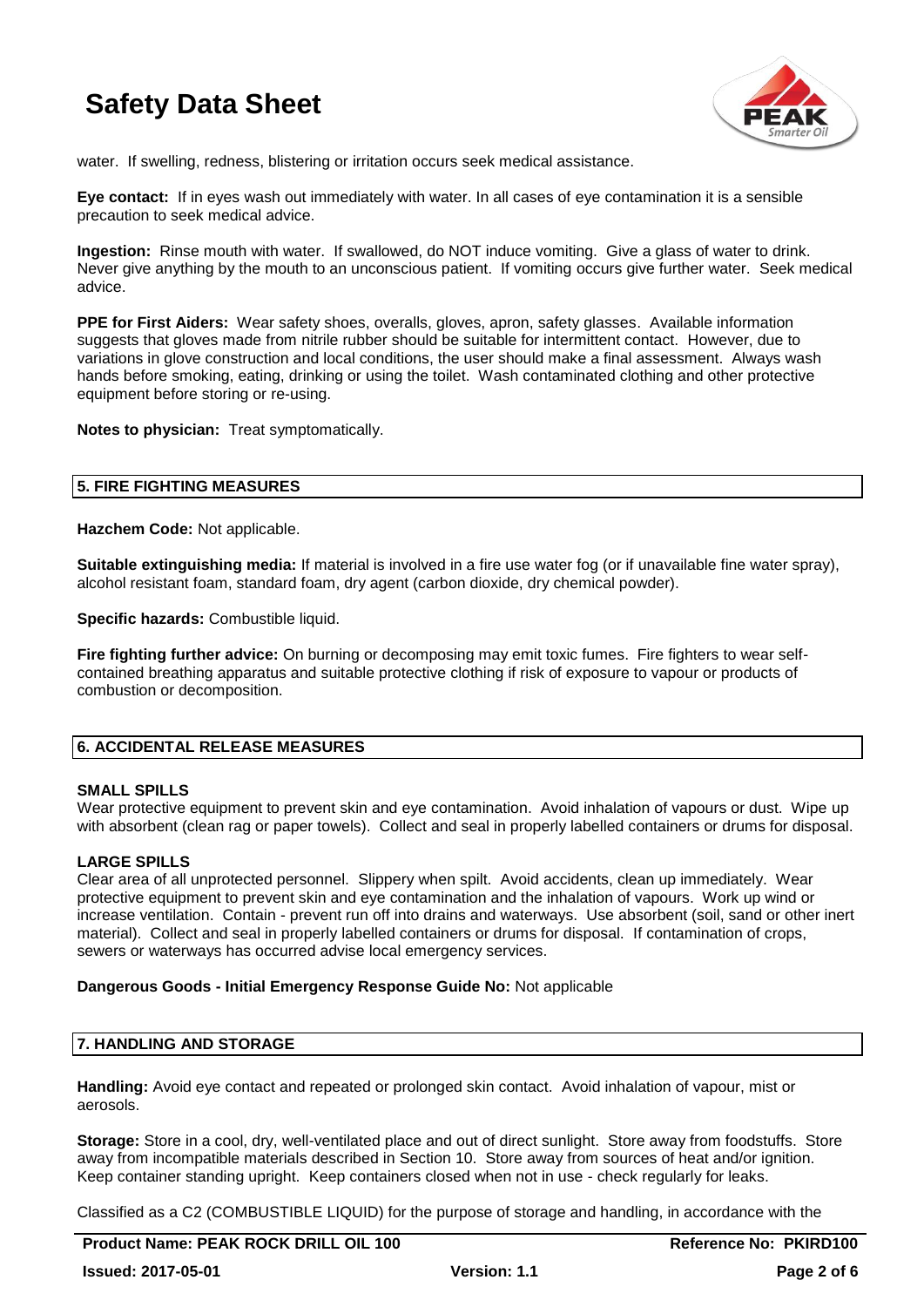

requirements of AS 1940. Refer to State Regulations for storage and transport requirements.

# **8. EXPOSURE CONTROLS / PERSONAL PROTECTION**

**National occupational exposure limits:** No value assigned for this specific material by Safe Work Australia.

**Biological Limit Values:** As per the "National Model Regulations for the Control of Workplace Hazardous Substances (Safe Work Australia)" the ingredients in this material do not have a Biological Limit Allocated.

**Engineering Measures:** Natural ventilation should be adequate under normal use conditions.

**Personal Protection Equipment:** SAFETY SHOES, OVERALLS, GLOVES, APRON, SAFETY GLASSES.

Personal protective equipment (PPE) must be suitable for the nature of the work and any hazard associated with the work as identified by the risk assessment conducted.

Wear safety shoes, overalls, gloves, apron, safety glasses. Available information suggests that gloves made from nitrile rubber should be suitable for intermittent contact. However, due to variations in glove construction and local conditions, the user should make a final assessment. Always wash hands before smoking, eating, drinking or using the toilet. Wash contaminated clothing and other protective equipment before storing or re-using.

**Hygiene measures:** Keep away from food, drink and animal feeding stuffs. When using do not eat, drink or smoke. Wash hands prior to eating, drinking or smoking. Avoid contact with clothing. Avoid eye contact and repeated or prolonged skin contact. Avoid inhalation of vapour, mist or aerosols. Ensure that eyewash stations and safety showers are close to the workstation location.

# **9. PHYSICAL AND CHEMICAL PROPERTIES**

| Form:   | Liquid      |
|---------|-------------|
| Colour: | Light Amber |
| Odour:  | Mild        |

**Solubility:** Insoluble in water **Specific Gravity:** 0.865 **Density:** N Av **Relative Vapour Density (air=1):** N Av **Vapour Pressure (20 °C):** N App **Flash Point (°C):**  $>205$ **Flammability Limits (%):** N Av **Autoignition Temperature (°C):** N Av **Melting Point/Range (°C):** N Av **Boiling Point/Range (°C):**  $> 190$ <br> **pH:** N App **Total VOC (g/Litre):** N Av

**pH:** N App **Viscosity:** 106.0 cSt @ 40 °C, 11.3 cSt @ 100 °C

> (Typical values only - consult specification sheet)  $N Av = Not available, N App = Not applicable$

# **10. STABILITY AND REACTIVITY**

**Chemical stability:** This material is thermally stable when stored and used as directed.

**Conditions to avoid:** Elevated temperatures and sources of ignition.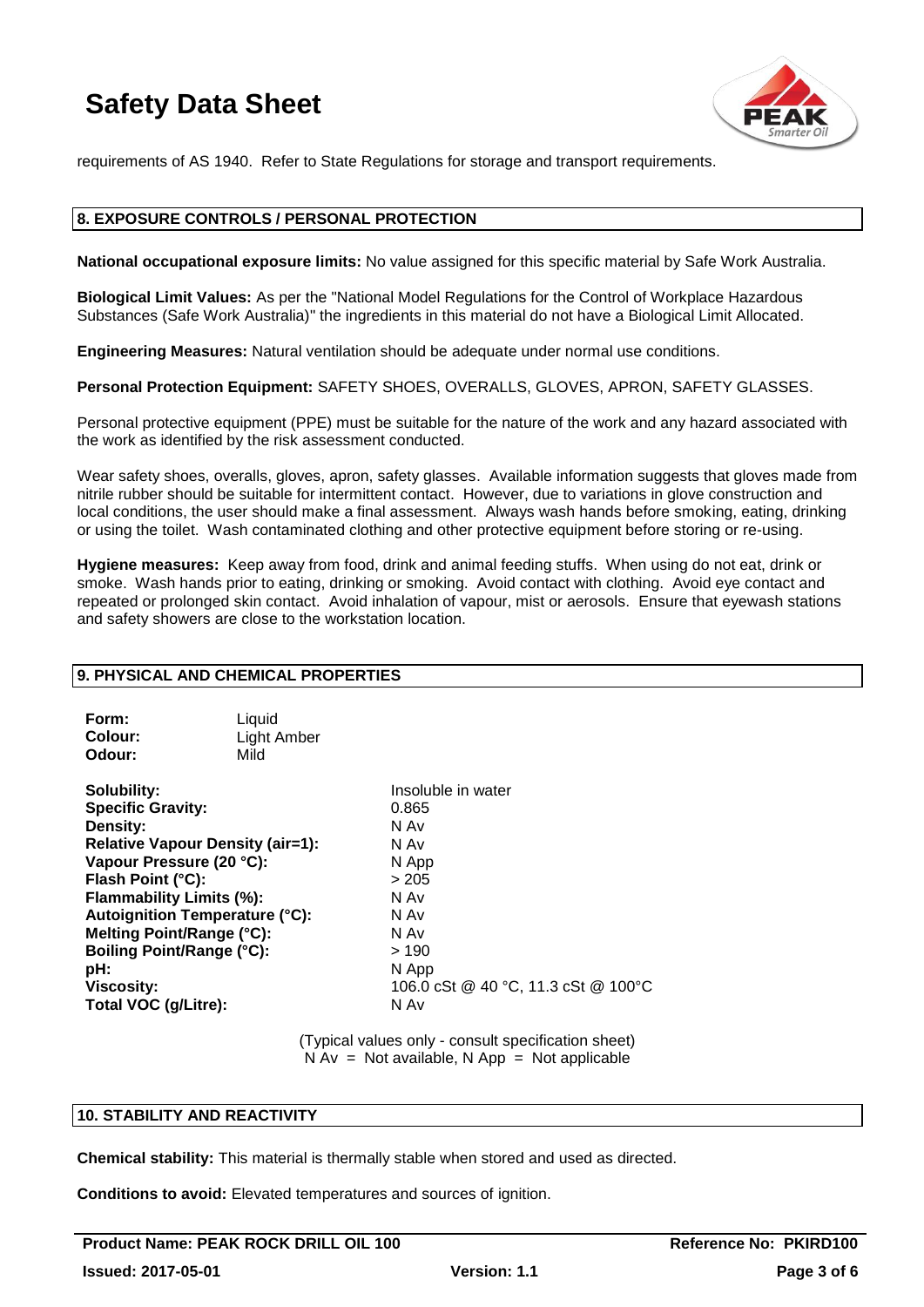

**Incompatible materials:** Oxidising agents.

**Hazardous decomposition products:** Oxides of carbon and nitrogen, smoke and other toxic fumes.

**Hazardous reactions:** No known hazardous reactions.

# **11. TOXICOLOGICAL INFORMATION**

No adverse health effects expected if the product is handled in accordance with this Safety Data Sheet and the product label. Symptoms or effects that may arise if the product is mishandled and overexposure occurs are:

### **Acute Effects**

**Inhalation:** Material may be an irritant to mucous membranes and respiratory tract.

**Skin contact:** Contact with skin may result in irritation.

**Ingestion:** Swallowing can result in nausea, vomiting and irritation of the gastrointestinal tract.

**Eye contact:** May be an eye irritant.

### **Acute toxicity**

**Inhalation:** This material has been classified as non-hazardous. Acute toxicity estimate (based on ingredients): LC50 > 20.0 mg/L for vapours or LC50 > 5.0 mg/L for dust and mist or LC50 > 20,000 ppm for gas

**Skin contact:** This material has been classified as non-hazardous. Acute toxicity estimate (based on ingredients): >2,000 mg/Kg bw

**Ingestion:** This material has been classified as non-hazardous. Acute toxicity estimate (based on ingredients): >2,000 mg/Kg bw

**Corrosion/Irritancy:** Eye: this material has been classified as not corrosive or irritating to eyes. Skin: this material has been classified as not corrosive or irritating to skin.

**Sensitisation:** Inhalation: this material has been classified as not a respiratory sensitiser. Skin: this material has been classified as not a skin sensitiser.

**Aspiration hazard:** This material has been classified as non-hazardous.

**Specific target organ toxicity (single exposure):** This material has been classified as non-hazardous.

# **Chronic Toxicity**

**Mutagenicity:** This material has been classified as non-hazardous.

**Carcinogenicity:** This material has been classified as non-hazardous.

**Reproductive toxicity (including via lactation):** This material has been classified as non-hazardous.

**Specific target organ toxicity (repeat exposure):** This material has been classified as non-hazardous.

# **12. ECOLOGICAL INFORMATION**

Avoid contaminating waterways.

**Acute aquatic hazard:** This material has been classified as non-hazardous. Acute toxicity estimate (based on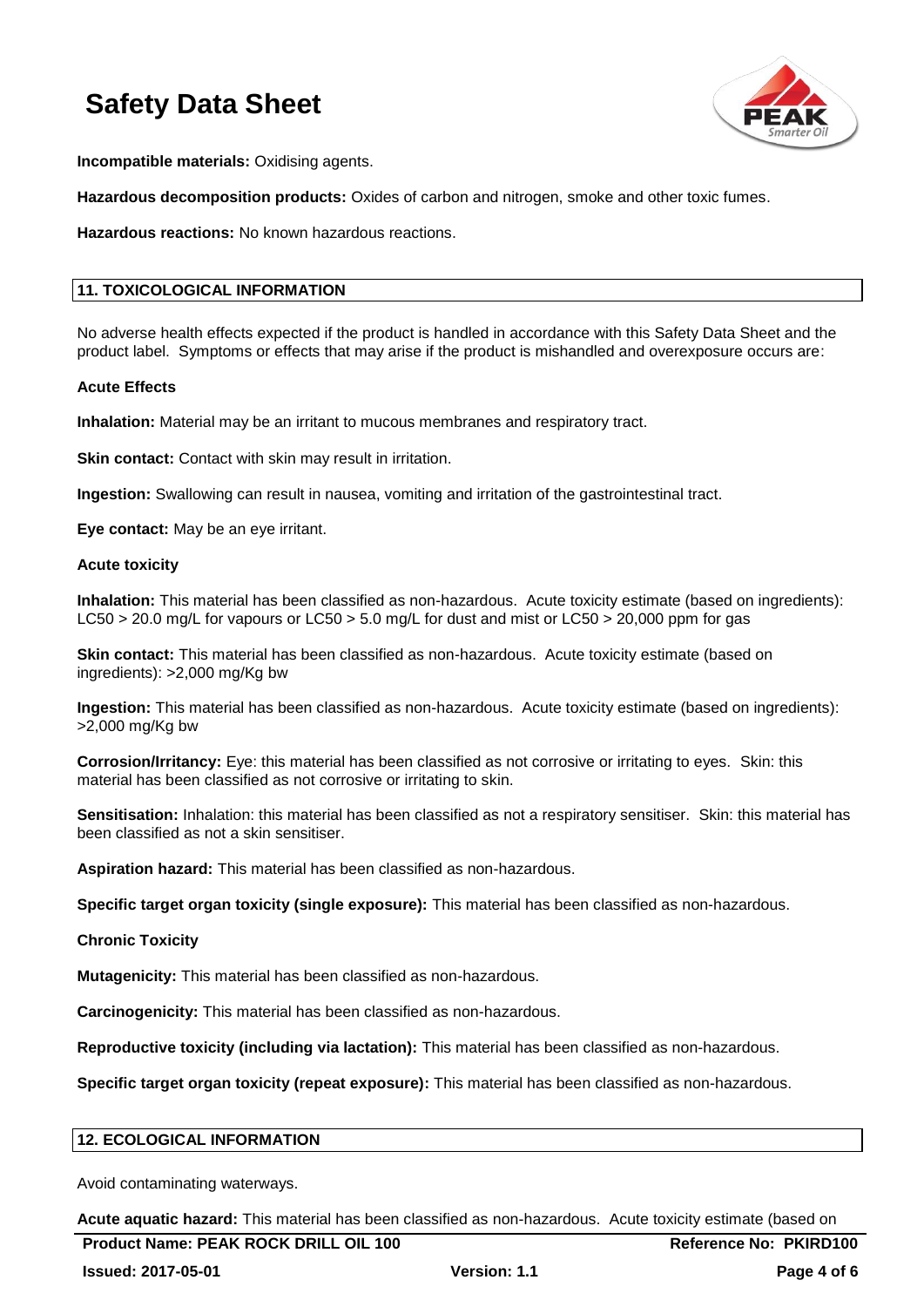

ingredients): >100 mg/L

**Long-term aquatic hazard:** This material has been classified as non-hazardous. Non-rapidly or rapidly degradable substance for which there are adequate chronic toxicity data available OR in the absence of chronic toxicity data, Acute toxicity estimate (based on ingredients): >100 mg/L, where the substance is not rapidly degradable and/or BCF  $<$  500 and/or log K<sub>ow</sub>  $<$  4.

**Ecotoxicity:** No information available.

**Persistence and degradability:** No information available.

**Bioaccumulative potential:** No information available.

**Mobility:** No information available.

# **13. DISPOSAL CONSIDERATIONS**

Persons conducting disposal, recycling or reclamation activities should ensure that appropriate personal protection equipment is used, see "Section 8. Exposure Controls and Personal Protection" of this SDS.

If possible material and its container should be recycled. If material or container cannot be recycled, dispose in accordance with local, regional, national and international Regulations.

### **14. TRANSPORT INFORMATION**

### **ROAD AND RAIL TRANSPORT**

Not classified as Dangerous Goods by the criteria of the "Australian Code for the Transport of Dangerous Goods by Road & Rail" and the "New Zealand NZS5433: Transport of Dangerous Goods on Land".

### **MARINE TRANSPORT**

Not classified as Dangerous Goods by the criteria of the International Maritime Dangerous Goods Code (IMDG Code) for transport by sea.

### **AIR TRANSPORT**

Not classified as Dangerous Goods by the criteria of the International Air Transport Association (IATA) Dangerous Goods Regulations for transport by air.

# **15. REGULATORY INFORMATION**

# **This material is not subject to the following international agreements:**

Montreal Protocol (Ozone depleting substances) The Stockholm Convention (Persistent Organic Pollutants) The Rotterdam Convention (Prior Informed Consent) Basel Convention (Hazardous Waste) International Convention for the Prevention of Pollution from Ships (MARPOL)

### **This material/constituent(s) is covered by the following requirements:**

• All components of this product are listed on or exempt from the Australian Inventory of Chemical Substances (AICS).

• All components of this product are listed on or exempt from the New Zealand Inventory of Chemical (NZIoC).

# **HSNO Group Standard:** HSR002605 - Lubricants (Low Hazard) Group Standard

**16. OTHER INFORMATION**

**Product Name: PEAK ROCK DRILL OIL 100 CONTRACT CONTRACT REference No: PKIRD100**